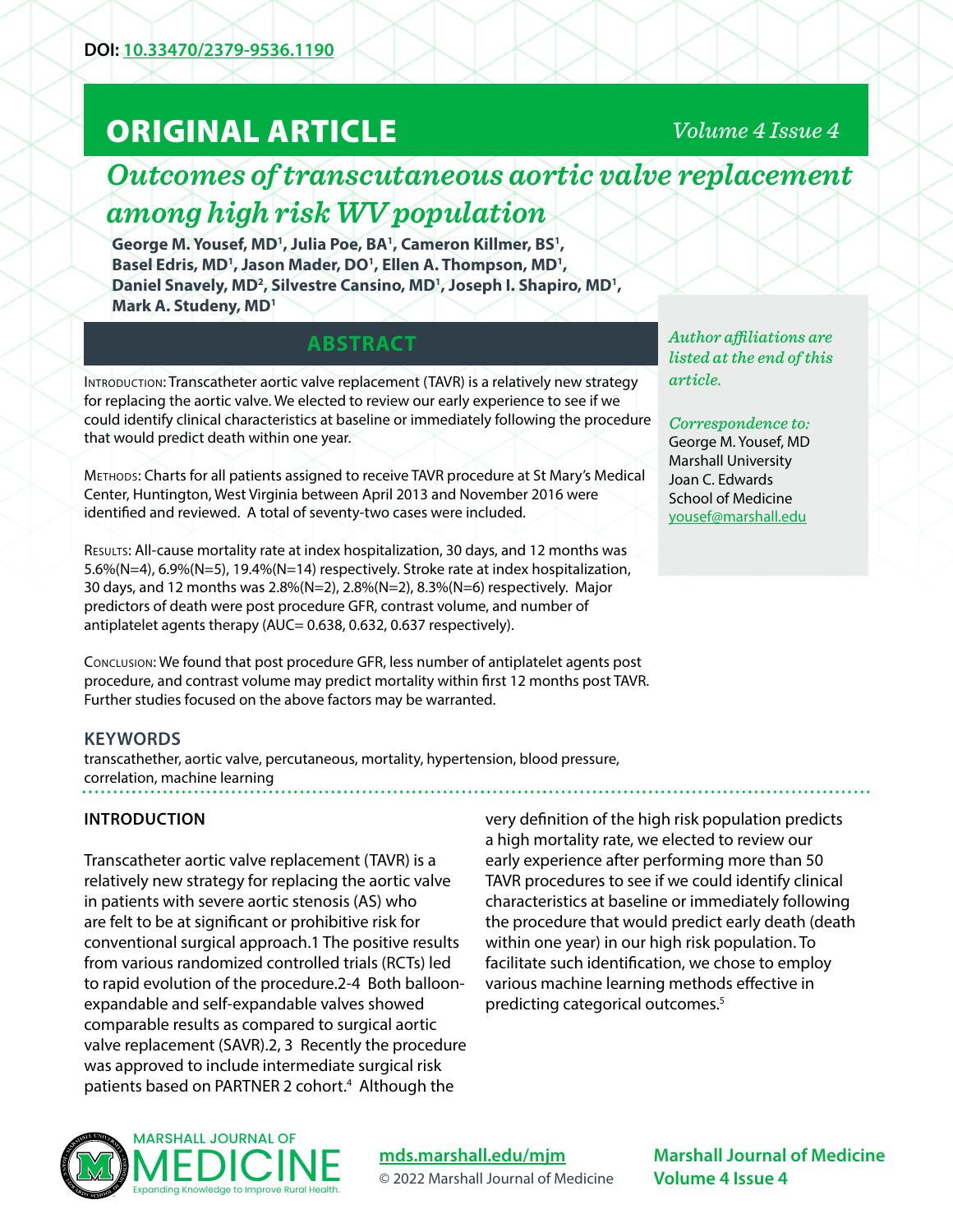### **METHODS**

Charts of all patients assigned to receive TAVR procedure at St Mary's Medical Center, Huntington, West Virginia between April 2013 and November 2016 were identified and reviewed. A total of 72 high-risk cases were included. One of these patients died prior to undergoing the procedure. Pre-procedural, procedural, and post-procedural data were obtained and analyzed. The baseline characteristics of these patients are shown in Table 1. Primary outcomes were identified as all cause mortalities and strokes at index hospitalization, 30 days, and 12 months. Secondary outcomes data were identified as access site complications, heart failure symptoms, renal failure, length of stay, and postprocedural valvular hemodynamics.

Characteristic

### **STATISTICAL ANALYSIS**

All analysis was performed using the open source program R. The data was cleaned by excluding variables with large numbers of missing values. Variables with more moderate amounts of missing values that had numeric data had the average value placed into missing value categories. Analysis of 72 subjects was then possible. Machine learning was performed on a dataset without missing values. Parameters used for subsequent analysis are shown in Table 1. Before deciding to analyze the dataset without missing values, multiple methods of imputation for both missing categorical and continuous data were employed and yielded results similar to analysis on the cleansed data.

Logistic Regression and Support Vector Machine

We used a generalized linear (logistic regression) model as our default<sup>6</sup> using only baseline variables for the prediction of composite endpoint outcomes. In addition, we examined the utility of a support vector machine (SVM) which involves the multidimensional sorting of data based on the development of a hyperplane which best segregates the two classes.<sup>8</sup> Using the CARET package, we employed two tuning parameters to control the performance of the SVM: kernel and C. We used the radial kernel option from the CARET package. When radial kernel is applied, Sigma needs to be specified to avoid over-fitting. The second tuning parameter used was C which specifies the penalty for misclassification. The best combination of C and Sigma values are determined using crossvalidation. Sigma and C values were optimized within the CARET package, and values of 1e-4 and 32 were used thereafter.

| <b>TABLE 1: Baseline patient characteristics</b> |  |
|--------------------------------------------------|--|
|--------------------------------------------------|--|

™



| $\Delta$ gc-yi                                       | $00.4 \pm 0.1$  | uciuuit u.                    |
|------------------------------------------------------|-----------------|-------------------------------|
| Male sex-no. (%)                                     | 38 (53)         | variables for th              |
| STS score                                            | $10.4 \pm 6.2$  | composite en                  |
| NYHA Class III or IV no. (%)                         | 69(95.8)        | In addition, we               |
| KCCQ 12                                              | $29.6 \pm 11.6$ | utility of a sup              |
| Coronary artery disease-no. (%)                      |                 | (SVM) which ir                |
| - One vessel                                         | 19(26.3)        |                               |
| - Two vessels                                        | 10(13.8)        | dimensional s                 |
| - Three vessels                                      | 8(11.1)         | based on the o                |
| Previous CABG-no. (%)                                | 20(27.7)        | hyperplane wl                 |
| Previous PCI-no. (%)                                 | 20(27.7)        | the two classe                |
| PCI within 30 days prior procedure-no.               | 5(6.9)          | package, we e                 |
| (%)                                                  |                 | tuning parame                 |
| Cerebrovascular disease--no. (%)                     | 22(30.5)        | performance o                 |
| Peripheral vascular disease--no. (%)                 | 35(48.6)        | C. We used the                |
| Diabetes Mellitus -- no. (%)                         | 28(38.8)        | from the CARE                 |
| Hypertension-no. (%)                                 | 71(98.6)        |                               |
| COPD-no. (%)                                         | 53(73.6)        | radial kernel is              |
| Oxygen dependent - no. (%)                           | 20(27.7)        | to be specified               |
| Pre procedure GFR                                    | $56.3 \pm 23.0$ | The second tu                 |
| Atrial fibrillation - no. (%)                        | 16(22.2)        | used was C wh                 |
| $1st$ Degree AVB - no. $(\%)$                        | 15(20.8)        | penalty for mi                |
| RBBB-no. (%)                                         | 13(18)          | best combinat                 |
| PPM/AICD - no. (%)                                   | 13(18)          | values are det                |
| Aortic Valve Area – $CM2$                            | $0.72 \pm 0.18$ |                               |
| Mean Gradient-mmHg                                   | $51.1 \pm 12.2$ | validation. Sig               |
| Left Ventricular Ejection Fraction — (%)             | $48.4 \pm 12.4$ | were optimize                 |
| Moderate or Severe mitral regurgitation -<br>no. (%) | 16(22.2)        | package, and<br>were used the |
| Mitral stenosis - no. (%)                            | 15(20.8)        |                               |

**[mds.marshall.edu/mjm](https://mds.marshall.edu/mjm/)**

TAVR $(N=72)$  $001107$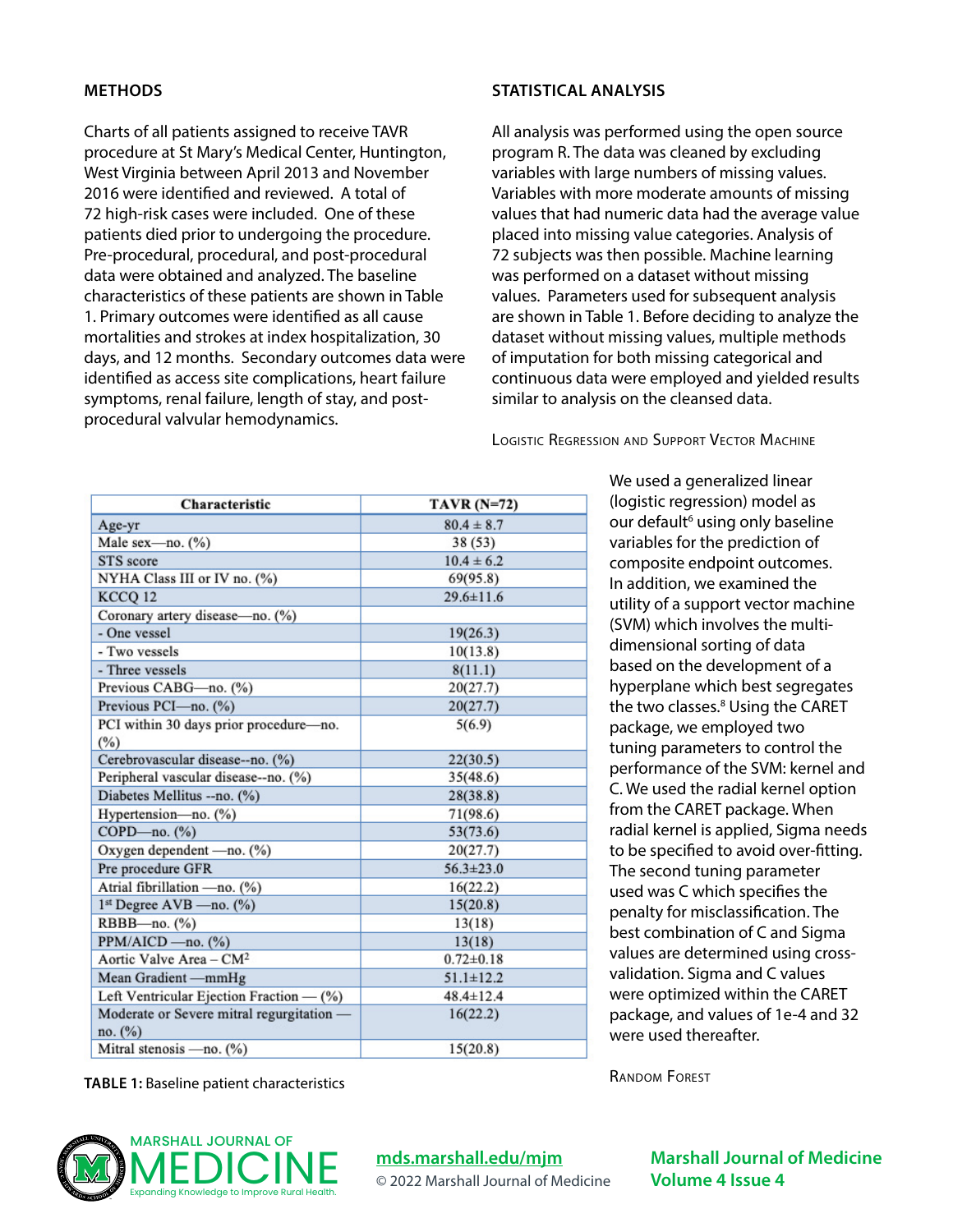The third method we applied is the random forest which employs decision trees to construct a predictive model using a set of binary rules applied to calculate a target value. We used two tuning parameters for random forest: the number of trees (ntree) averaged (1000) and the number of variables (mtry=9) randomly sampled as candidates at each split in each tree. The mtry parameter was varied and optimized using the ROC on the training set.<sup>7.8</sup>

#### Neural Network

We also tried a feed-forward neural network. Different feed forward neural network architectures were explored using the nnet and neuralnet packages.9 We found optimal performance with one hidden layer containing 9 hidden neurons with a decay value 0.24 after initial exploration.

### Model Comparisons

The CARET package was used for comparison of the mature models employing 10 folds and 3 repeats.10 Other packages within R were used for different specific tasks (e.g., nnet for construction of the neural network, random forest (randomForest) for constructing random forests).9,11-15 All numeric data were centered and scaled prior to analysis with all of the above methods. The R code used for these analyses is shown in appendix 1.

## Training and Test Sets

In the first phase, we varied tuning parameters on a training subset with the CARET package. For the support vector machine, the sigma and c values were varied from 0.1 to 1. Once these parameters were optimized for the different methods, we used different seed values to split the training and testing sets (50% training:50% testing). We then employed the strategy of 3 repeats of the 10 folds with CARET on the different training subsets achieved varying the seed to initiate randomization to divide the set into training and testing subsets.

## **RESULTS**

A total of 72 patients underwent TAVR. One patient died before getting the assigned procedure. Transfemoral access was 88.9%(N=64), Transapical access was 11.1%(N=8). The characteristics of the patients at baseline are shown in Table 1. Valve types used are shown in Table 2.

| <b>Valve Type</b> | Number |
|-------------------|--------|
| Sapien            | 38     |
| Sapien XT         | 20     |
| CoreValve         | 10     |
| Sapein 3          |        |

#### **TABLE 2:** Valve types

#### Death and Stroke

Death rate from any cause at 12 months was 19.4%( $N=14$ ) of which 4(5.6%) died during index hospitalization and one (1.3%) at 30 days. Stroke incidence at 12 months was 8.3%(N=6) of which two patients (2.8%) had stroke during index hospitalization, no new cerebrovascular events at 30 days.

Major multivariate predictors of death from any cause at 12 months are presented in Table 3 and Figure 1. Comparison of those with and without early death (< 12 months) is shown in Table 4.

#### PROCEDURE OUTCOMES

The procedure was aborted in one patient due to inability to pass the valve through transfemoral approach. Patient died before getting transapical approach. None of the patients required conversion to open surgical approach. A total of 5 (6.9%)



**[mds.marshall.edu/mjm](https://mds.marshall.edu/mjm/)** © 2022 Marshall Journal of Medicine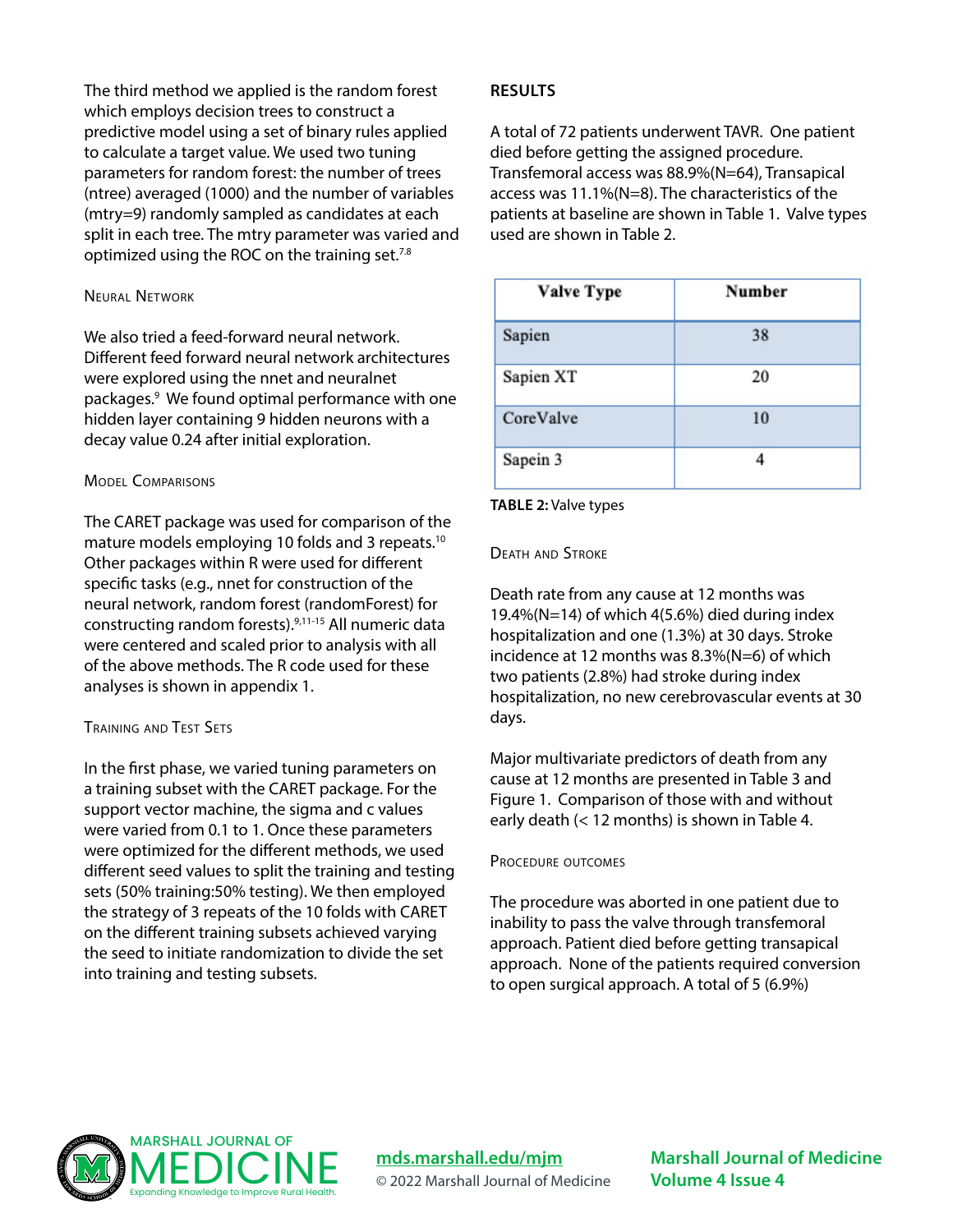| Model         | <b>RForest</b>                 | <b>SVM</b>                      | Nnet                | Rpart                          | <b>GLM</b>                     |
|---------------|--------------------------------|---------------------------------|---------------------|--------------------------------|--------------------------------|
| AUC mean+/SEM | $0.64 + 0.02$                  | $0.57 + 0.01$                   | $0.59 + / 0.01$     | $0.51 + 0.02$                  | $0.61 + / 0.03$                |
|               | Post.procedure.GF<br>$R$ #     | Contrast. Vol <sup>\$</sup>     | Antiplatelet        | Age                            | Pre. AVA !!                    |
|               | Antiplatelet                   | Antiplatelet                    | Contrast. Vol<br>s  | Groin.<br>Hematoma             | Post-LBBB                      |
|               | Contrast. Vol <sup>\$</sup>    | Post.pro.EF <sup>%</sup>        | Hgb.pre **          | Duration of<br>hospitalization | Pre-LBBB                       |
| Variables     | Pre.Procedure.GF<br>$R^{\#}$   | Duration of<br>hospitalization  | Oxygen              | <b>Bl.transfusion</b>          | Contrast. Vo<br>1 <sup>S</sup> |
|               | Duration of<br>hospitalization | NYHA.post <sup>&amp;&amp;</sup> | Anticoagulati<br>on | Hgb. Post **                   | PAD                            |

#GFR; Glomerular Filtration rate

<sup>\$</sup> Contrast. Vol; Contrast volume in ML

<sup>%</sup> Post.Pro.EF; Post procedure Ejection Fraction

" AVA; Aortic Valve Area in CM<sup>2</sup>

&& NYHA.Post; New York Heart Association Class

\*\* Hgb Pre/Post; Hemoglobin Pre and Post procedure

**TABLE 3:** Mean and Standard Error of Mean (SEM) of Receiver Operator Curve (ROC) values utilizing different techniques. Top five predictor variables of death at 12 months.



**FIGURE 1:** Receiver operator curves (ROC) in one of the techniques showing sensitivity against specificity for generalized linear model (GLM) – red color, area under curve (AUC) = 0.56, support vector machine (SVM)

– green color, AUC=0.63, neural network (NNet)

– orange color, AUC= 0.63, random forest (RFor)

– purple color, AUC= 0.63



## **[mds.marshall.edu/mjm](https://mds.marshall.edu/mjm/)**

© 2022 Marshall Journal of Medicine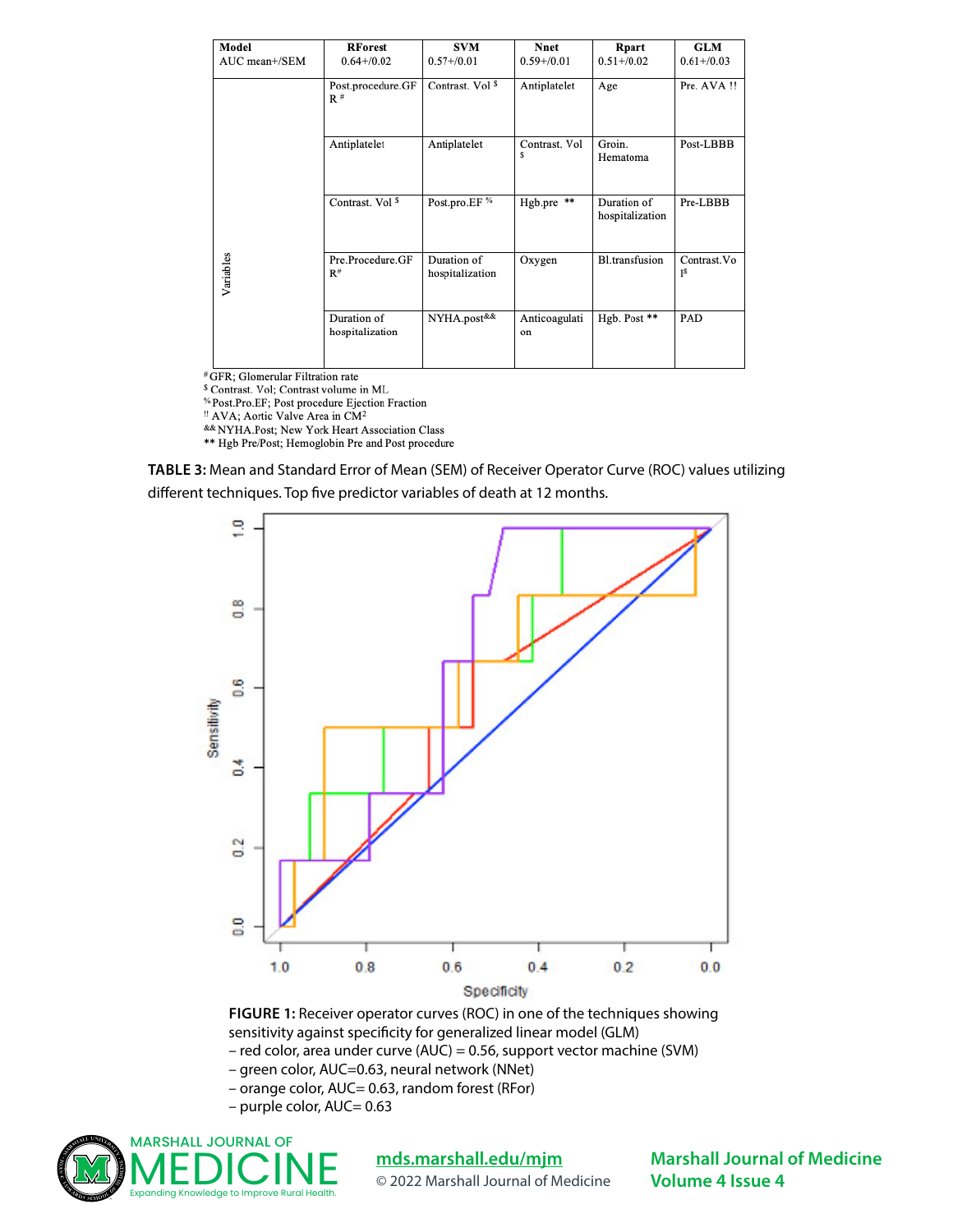| Variable                                      | Death $\leq 12$ months<br>$(N=14)$ | Alive ><br>12 months $(N=58)$ | P-value       |
|-----------------------------------------------|------------------------------------|-------------------------------|---------------|
| Age                                           | $81.9 + (-8.2)$                    | $80.2 + (-8.9)$               | <b>NS</b>     |
| Gender                                        | 7M/7F                              | 31M/27F                       | <b>NS</b>     |
| <b>DM</b>                                     | 5                                  | 23                            | <b>NS</b>     |
| <b>HTN</b>                                    | 14                                 | 57                            | <b>NS</b>     |
| <b>STS Score</b>                              | $0.11 + (-0.10)$                   | $0.10 + (-0.05)$              | <b>NS</b>     |
| Coronary Arteries with Narrowing              | $0.93 + (-1.27)$                   | $0.86 + (-0.98)$              | <b>NS</b>     |
| Prior PCI                                     | $\overline{2}$                     | 18                            | <b>NS</b>     |
| Prior CABG                                    | 3                                  | 17                            | <b>NS</b>     |
| Coronary Intervention within 30<br>days prior | $\bf{0}$                           | 5                             | P < 0.05      |
| PAD                                           | 7                                  | 28                            | <b>NS</b>     |
| <b>Carotid Artery Stenosis</b>                | 4                                  | 18                            | <b>NS</b>     |
| Pre. PPM. AICD                                | 4                                  | 9                             | <b>NS</b>     |
| AVB 1st degree                                | 3                                  | 12                            | <b>NS</b>     |
| Pre-procedure. LBBB                           | 0                                  | 4                             | <b>NS</b>     |
| Post-procedure. LBBB                          | 5                                  | 19                            | <b>NS</b>     |
| New. PPM                                      | 2                                  | 3                             | <b>NS</b>     |
| Pre-RBBB                                      | $\overline{4}$                     | 9                             | <b>NS</b>     |
| Pre-Atrial Fibrillation                       | 2                                  | 14                            | NS            |
| Post-Atrial Fibrillation                      | 3                                  | 16                            | <b>NS</b>     |
| Post procedure Aortic regurgitation<br>grade  | $1.1 + (-0.9)$                     | $1.1 + (-0.9)$                | NS            |
| COPD/Lung disease                             | 8                                  | 45                            | <b>NS</b>     |
| Oxygen treatment                              | 6                                  | 14                            | <b>NS</b>     |
| Pre-procedure GFR                             | $47 + 26$                          | $59+/-22$                     | <b>NS</b>     |
|                                               |                                    |                               |               |
| Post-procedure GFR                            | $47 + (-21)$                       | $58 + (-21)$                  | NS            |
| Contrast (ml)                                 | $92 + 1 - 84$                      | $111+/44$                     | <b>NS</b>     |
| Hemoglobin (Pre, gm/dl)                       | $11.5 + (-2.0)$                    | $11.5 +/-1.6$                 | <b>NS</b>     |
| Hemoglobin (Discharge, gm/dl)                 | $9.9 + / -0.6$                     | $10.5 +/-1.2$                 | $_{\rm NS}$   |
| Platelets (Pre, x10^3/ul)                     | $192 + (-52)$                      | $199 + / -114$                | <b>NS</b>     |
| Platelets (Discharge, x10^3/ul)               | $164 + (-74)$                      | $158 + / -76$                 | <b>NS</b>     |
| <b>Blood</b> transfusion                      | 7                                  | 17                            | <b>NS</b>     |
| Sheath access                                 | 11                                 | 52                            | <b>NS</b>     |
| Baseline EF (%)                               | $49 + (-15)$                       | $48 + / -11$                  | <b>NS</b>     |
| Post-procedure EF                             | $55+/-14$                          | $52 + 19$                     | <b>NS</b>     |
| Pre Aortic Valve Area (cm^2)                  | $0.71 + (-0.15)$                   | $0.76 + (-0.19)$              | <b>NS</b>     |
| Post Aortic Valve Area (cm^2)                 | $2.12 + / -0.45$                   | $2.55 + (-2.29)$              | NS            |
| LVID Pre (mm)                                 | $45.1 + (-8.4)$                    | $46.8 + (-7.3)$               | NS            |
| IVSD (mm)                                     | $13.3 + (-2.1)$                    | $12.4 + (-2.8)$               | <b>NS</b>     |
| LVOT diameter (mm)                            | $21.4 +/-1.9$                      | $20.7 +/-1.9$                 | NS            |
| LVOT area (mm^2)                              | $35.8 + (-6.6)$                    | $33.6 + (-6.1)$               | NS            |
| Mean gradient (pre, mmHg)                     | 55.57143                           | $50.0 +/-11.6$                | NS            |
| Mean gradient (post, mmHg)                    | $14.2 + (-8.7)$                    | $9.9 + (-4.1)$                | <b>NS</b>     |
| Mitral regurgitation (degree 0-4+)            | $1.64 + / -1.21$                   | $1.60 + / -1.05$              | <b>NS</b>     |
| Mitral stenosis (N)                           | 1                                  | 19                            | $NS(p=0.054)$ |
| NYHA class (pre)                              | $3.1 + (-0.4)$                     | $3.3 + (-0.6)$                | <b>NS</b>     |
| NYHA class (post)                             | $2.0 + / -1.1$                     | $1.4 + (-0.8)$                | $_{\rm NS}$   |
| Anticoagulation (N)                           | 1                                  | 18                            | $NS(p=0.068)$ |
| Antiplatelet (number of drugs)                | $1.2 + (-0.9)$                     | $1.6 + / -0.6$                | P < 0.05      |
| Access site complication (N)                  | $\bf{0}$                           | 4                             | <b>NS</b>     |
| Groin hematoma (N)                            | $\bf{0}$                           | 3                             | <b>NS</b>     |
| Duration of hospitalization (days)            | $7.6 + (-5.5)$                     | $4.1 + (-2.4)$                |               |

**TABLE 4:** Comparison of those with and without early death (< 12 months)



**[mds.marshall.edu/mjm](https://mds.marshall.edu/mjm/)** © 2022 Marshall Journal of Medicine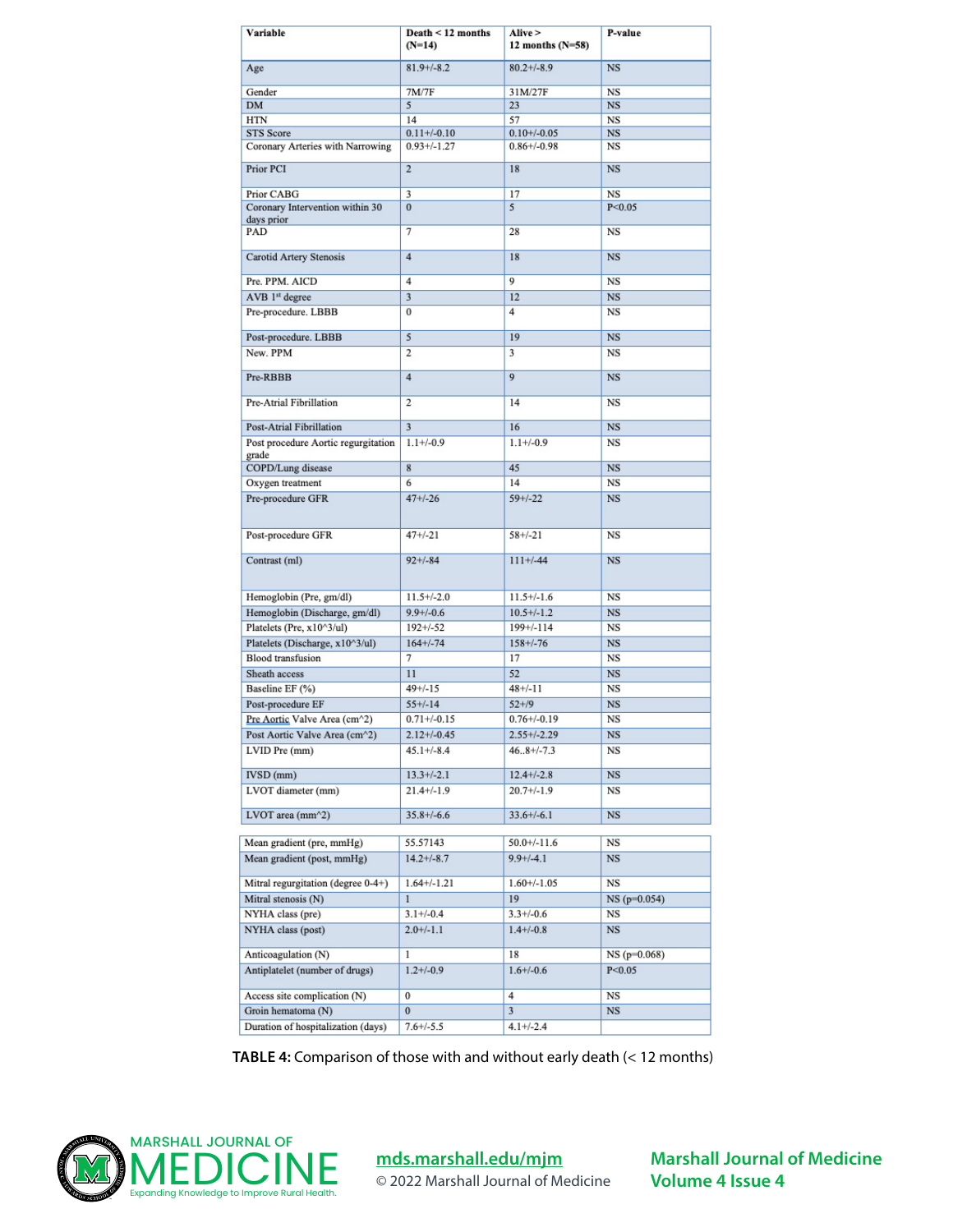patients required PCI at or within 30 days prior to the procedure. All transfemoral (88.9%, N=64) approach patients performed utilizing arterial cut down for sheath access. Combined access site complications rate was 5.6%(N=4). Major and minor access site hematoma rate was 4.2%(N=3). 33.3%(N=24) patients required at least 1 unit of red blood cell transfusion. Mean contrast volume was 108 milliliters.

#### Other clinical outcomes

There was a significant reduction in symptoms to New York Heart Association (NYHA) class I or II at follow up visits. There was a significant increase in Kansas City Cardiomyopathy Questionnaire (KCCQ) points at 30 days (P< 0. 02) and 12 months (P=<0.02) follow up. Mean KCCQ before TAVR was 29, which increased to 54 and 53 at 30 days and 1 year respectively. Mean post procedure GFR (55.9±23.2). Rate of new onset left bundle branch block (LBBB) was 27.7%(N=20). Five patients (6.9%) required new permanent pacemaker (PPM) placement. A total of 4(5.5%) patients developed new onset atrial fibrillation.

#### Echocardiographic data

Aortic Valve Area (AVA) showed a significant increase as compared to baseline ( $P= 0.000000001662$ , t=-6.9), with a mean post procedure AVA of (2.4 CM2  $±2.0$ ). There was a significant reduction in the mean gradient across aortic valve (P=< 0.022), average post procedure mean gradient (10.6 mmHg  $\pm$  5.3). Mean post procedure aortic regurgitation including paravalvular and valvular jets was mild. Ejection fraction showed improvement post intervention with mean value of 52% as compared to 48% preintervention relation to outcome are shown in Table 4.

## **DISCUSSION**

We evaluated the high-risk population who underwent TAVR at our institution at the very beginning of our TAVR program. Variable baseline risk factors and elevated pre-procedure Society of Thoracic Surgery (STS) risk score predict increased mortality.16 Interestingly, in our study the three major predictors of mortality within twelve months were procedural related factors, however no statistical significance was noted possibly due to small sample size. Not surprisingly, two out of three elements were renal related. Acute Kidney Injury (AKI) is a frequently encountered complication post TAVR.17, 18 Several predictors of AKI have been studied.19 Pre existing chronic kidney disease, respiratory failure, blood transfusion, previous stroke, frequent intraprocedural valve reposition, periprocedural embolization, hemodynamic instability associated with rapid pacing, and use of contrast medium were strong predictors for acute kidney injury.<sup>18, 20</sup>

In our study contrast media volume was a predictor for increased 12 months mortality. Nevertheless, limiting contrast use is a priority during TAVR; complexity of cases, however, may mandate the opposite. Interestingly, a meta-analysis of four cohort studies which included 891 TAVR patients did not show a significant association between contrast media volume and risk of AKI, <sup>21</sup> however the small number of the included studies is a limitation of the analysis. Thus further studies may be warranted to evaluate whether contrast media volume alone without AKI is a potential independent surrogate for increase mortality post TAVR. New onset AKI demonstrated worse short and long prognostic impacts among TAVR population. According to a meta-analysis of 5,971 patients, post procedure AKI was associated with increased all cause and cardiovascular mortality early and at 12 months.<sup>22</sup> RenalGuard system utilizing furosemide induced diuresis with matched isotonic saline may be an effective tool in reducing incidence of post TAVR AKI.23, 24

Valve designs and procedural techniques have evolved significantly over the recent period. Lower valve profile has enhanced valve deliverability and reduced complications. Sheath size has decreased significantly from 24 French (Fr) to 14-16 Fr thus reducing the need for arterial cut down and access site complications. Moreover, addition of an external skirt to the balloon expandable valves (Sapien XT, Sapien 3) reduced paravalvular regurgitation.<sup>25</sup> In our sample only four patients demonstrated access site complications, however majority of the valves were early generation with higher profile and required arterial cut down in nearly all of the



**[mds.marshall.edu/mjm](https://mds.marshall.edu/mjm/)** © 2022 Marshall Journal of Medicine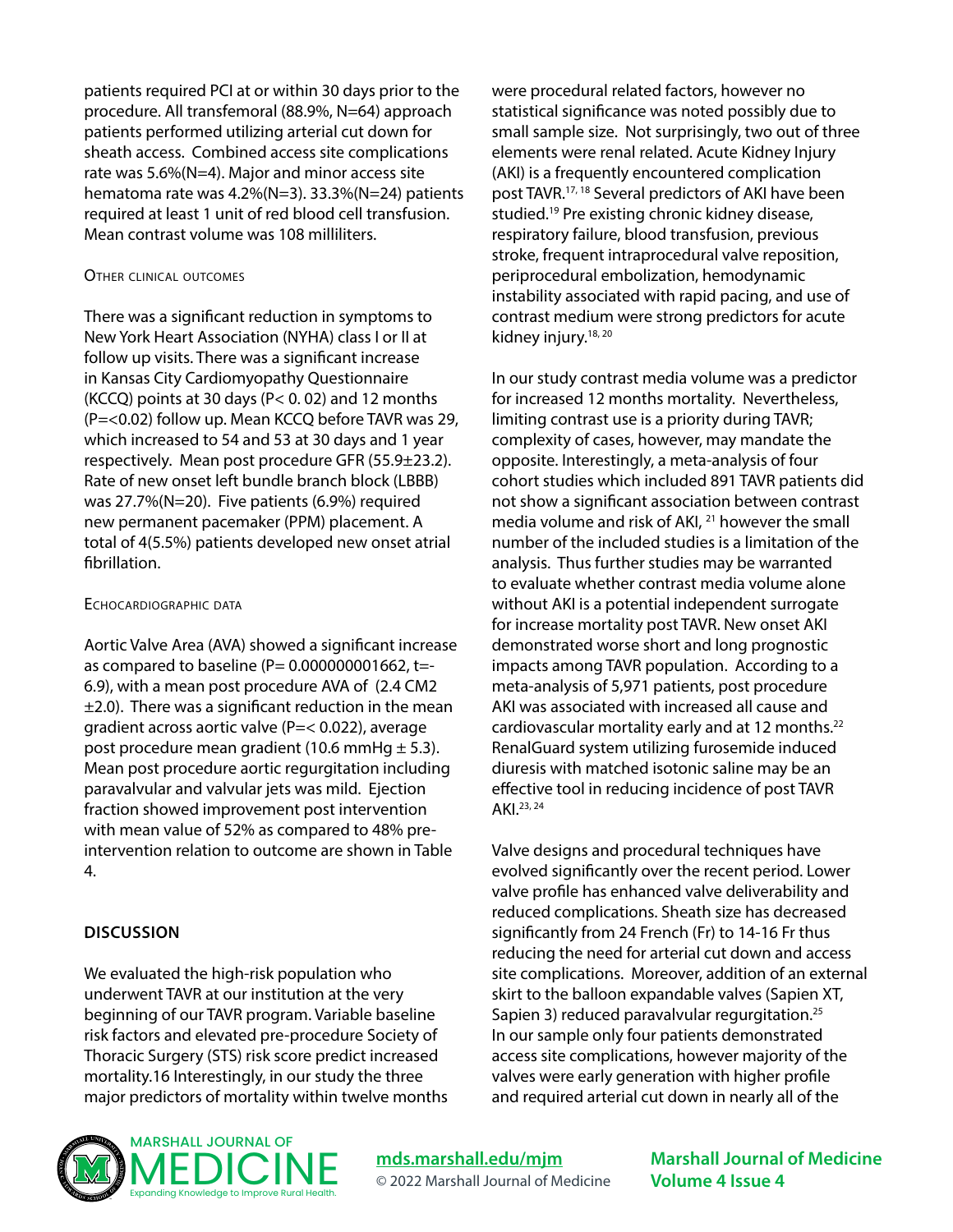transfemoral cases. Despite using early generation valves in the majority of cases, the mean degree of paravalvular regurgitation was mild.

Thirty days and 12 months stokes rates were 2.8%(N=2), and 8.3%(N=6) respectively. Our 30 days rate is lower than results reported in large prospective cohorts (2.8% vs. 5% in the PARTNER trial), while our 12 months results are comparable  $(8.3 \text{ vs. } 7.8).$ <sup>3,4</sup> Neurological events post TAVR are classified as early within first 24-48 hours (procedural related), delayed between 2-30 days, and late after 30 days (patient and disease related factors).26 Small aortic valve area, balloon post dilatation, and atrial fibrillation are associated with increased incidence of early cerebrovascular accidents (CVAs). Chronic atrial fibrillation, prior cerebrovascular disease, and transapical approach are some predictors of late CVAs.27 Currently there is controversy about the benefit of embolic protection devices, however recent meta-analysis of randomized control trials demonstrated promising role in stroke reduction; future large studies may answer this question.28

Sedation technique during the procedure has evolved since the advent of TAVR. Initially the procedure was only done under general anesthesia, as is the case in our early sample. However, currently most of the TAVR in our institution are performed under conscious sedation. Hence ICU hours and cost of care have significantly reduced by using conscious sedation.29 Finally, we have noticed that mono-antiplatelet therapy (MAPT) in our population was a strong predictor of increased 12 months mortality. The current consensus is utilizing heparin during the procedure and dual antiplatelet therapy (DAPT) for 6 months following the implantation of the valve.30 Interestingly, a large meta-analysis showed conflicting results regarding dual versus single antiplatelet therapy. $31, 32$  Analysis of nine studies, which included 7991 patients, demonstrated a significant reduction in mortality and a slight benefit in stroke prevention without increase in major bleeding, as compared to MAPT alone.<sup>31</sup> Addition of oral anticoagulation to MAPT did not show any benefit when it compared to DAPT in the same meta-analysis. However, another meta-analysis of six studies which included 840 patients showed increased bleeding risk with DAPT, with no reduction in mortality, stroke, or myocardial infarction.<sup>32</sup> Hence, despite its increasing use, the optimal antiplatelet management of patients undergoing TAVR remains uncertain. Given our small sample size, further multicenter studies are warranted to delineate the association between MAPT and mortality risk among TAVR population.

In conclusion, we found that post procedure GFR, less number of antiplatelet agents post procedure, and contrast volume may predict mortality within first 12 months post TAVR. Further studies focused on the above factors may be warranted.

## **AUTHOR AFFILIATIONS**

- 1. Marshall University Joan C. Edwards School of Medicine, Huntington, West Virginia
- 2. Huntington Internal Medicine Group, Huntington, West Virginia

## **REFERENCES**

- 1. Franzone A, Piccolo R, Siontis GC, Lanz J, Stortecky S, Praz F, Roost E, Vollenbroich R, Windecker S, Pilgrim T. Transcatheter aortic valve replacement for the treatment of pure native aortic valve regurgitation: a systematic review. JACC Cardiovasc Interv. 2016;9:2308-2317.
- 2. Leon MB, Smith CR, Mack M, Miller DC, Moses JW, Svensson LG, Tuzcu EM, Webb JG, Fontana GP, Makkar RR, Brown DL, Block PC, Guyton RA, Pichard AD, Bavaria JE, Herrmann HC, Douglas PS, Petersen JL, Akin JJ, Anderson WN, Wang D, Pocock S, Investigators PT. Transcatheter aorticvalve implantation for aortic stenosis in patients who cannot undergo surgery. N Engl J Med. 2010;363:1597-607.
- 3. Adams DH, Popma JJ, Reardon MJ. Transcatheter aortic-valve replacement with a self-expanding prosthesis. N Engl J Med. 2014;371:967-8.
- 4. Leon MB, Smith CR, Mack MJ, Makkar RR, Svensson LG, Kodali SK, Thourani VH, Tuzcu EM, Miller DC, Herrmann HC, Doshi D, Cohen DJ, Pichard AD, Kapadia S, Dewey T, Babaliaros V, Szeto WY, Williams MR, Kereiakes D, Zajarias A, Greason KL, Whisenant BK, Hodson RW, Moses JW, Trento A, Brown DL, Fearon WF, Pibarot P, Hahn RT, Jaber WA, Anderson WN, Alu MC, Webb



**[mds.marshall.edu/mjm](https://mds.marshall.edu/mjm/)** © 2022 Marshall Journal of Medicine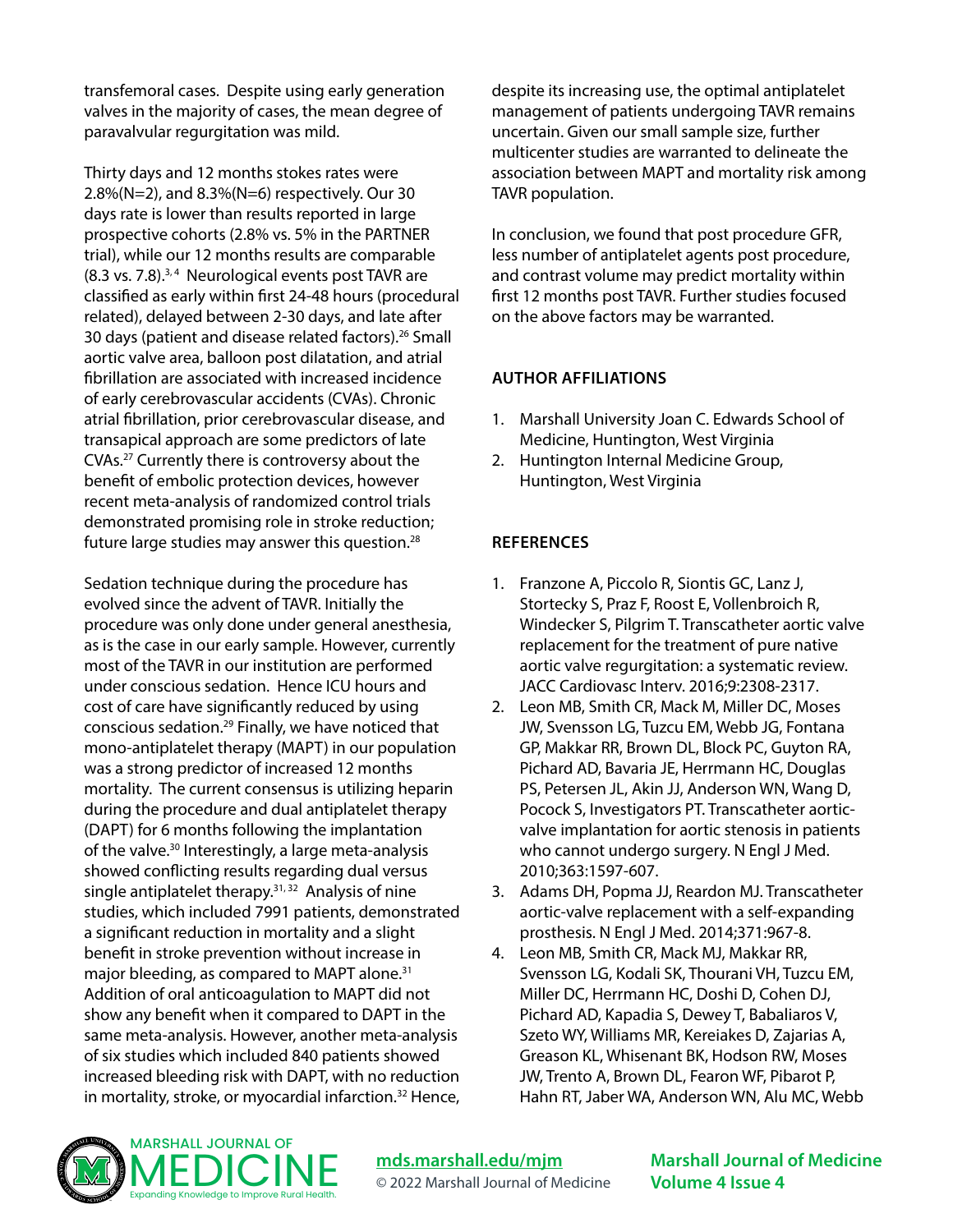JG, Investigators P. Transcatheter or surgical aortic-valve replacement in intermediate-risk patients. N Engl J Med. 2016;374:1609-20.

- 5. Khitan Z, Shapiro AP, Shah PT, Sanabria JR, Santhanam P, Sodhi K, Abraham NG, Shapiro JI. Predicting adverse outcomes in chronic kidney disease using machine learning methods: data from the modification of diet in renal disease. Marshall Journal of Medicine. 2017;3:67-79.
- 6. Gullo CA, McCarthy MJ, Shapiro JI, Miller BL. Predicting medical student success on licensure exams. Med Sci Educ. 2015;25:447-453.
- 7. Chen T, Cao Y, Zhang Y, Liu J, Bao Y, Wang C, Jia W, Zhao A. Random forest in clinical metabolomics for phenotypic discrimination and biomarker selection. Evid Based Complement Alternat Med. 2013;2013:298183.
- 8. Khondoker MR, Bachmann TT, Mewissen M, Dickinson P, Dobrzelecki B, Campbell CJ, Mount AR, Walton AJ, Crain J, Schulze H, Giraud G, Ross AJ, Ciani I, Ember SW, Tlili C, Terry JG, Grant E, McDonnell N, Ghazal P. Multi-factorial analysis of class prediction error: estimating optimal number of biomarkers for various classification rules. J Bioinform Comput Biol. 2010;8:945-65.
- 9. Zhang Z. A gentle introduction to artificial neural networks. Ann Transl Med. 2016;4:370.
- 10. Tsiliki G, Munteanu CR, Seoane JA, Fernandez-Lozano C, Sarimveis H, Willighagen EL. RRegrs: an R package for computer-aided model selection with multiple regression models. J Cheminform. 2015;7:46.
- 11. Liu R, Li X, Zhang W, Zhou HH. Comparison of nine statistical model based warfarin pharmacogenetic dosing algorithms using the racially diverse International Warfarin Pharmacogenetic Consortium Cohort Database. PLoS One. 2015;10:e0135784.
- 12. Robin X, Turck N, Hainard A, Tiberti N, Lisacek F, Sanchez JC, Muller M. pROC: an open-source package for R and S+ to analyze and compare ROC curves. BMC Bioinformatics. 2011;12:77.
- 13. Emir B, Johnson K, Kuhn M, Parsons B. Predictive modeling of response to pregabalin for the treatment of neuropathic pain using 6-week observational data: a spectrum of modern analytics applications. Clin Ther. 2017;39:98-106.
- 14. Hengl T, Mendes de Jesus J, Heuvelink GB, Ruiperez Gonzalez M, Kilibarda M, Blagotic A, Shangguan W, Wright MN, Geng X, Bauer-

Marschallinger B, Guevara MA, Vargas R, MacMillan RA, Batjes NH, Leenaars JG, Ribeiro E, Wheeler I, Mantel S, Kempen B. SoilGrids250m: Global gridded soil information based on machine learning. PLoS One. 2017;12:e0169748.

- 15. Gallo S, Hazell T, Vanstone CA, Agellon S, Jones G, L'Abbe M, Rodd C, Weiler HA. Vitamin D supplementation in breastfed infants from Montreal, Canada: 25-hydroxyvitamin D and bone health effects from a follow-up study at 3 years of age. Osteoporos Int. 2016.
- 16. Wendt D, Thielmann M, Kahlert P, Kastner S, Price V, Al-Rashid F, Patsalis P, Erbel R, Jakob H. Comparison between different risk scoring algorithms on isolated conventional or transcatheter aortic valve replacement. Ann Thorac Surg. 2014;97:796-802.
- 17. Thongprayoon C, Cheungpasitporn W, Srivali N, Kittanamongkolchai W, Greason KL, Kashani KB. Incidence and risk factors of acute kidney injury following transcatheter aortic valve replacement. Nephrology (Carlton). 2016;21:1041-1046.
- 18. Crowhurst JA, Savage M, Subban V, Incani A, Raffel OC, Poon K, Murdoch D, Saireddy R, Clarke A, Aroney C, Bett N, Walters DL. Factors contributing to acute kidney injury and the impact on mortality in patients undergoing transcatheter aortic valve replacement. Heart Lung Circ. 2016;25:282-9.
- 19. Marbach JA, Feder J, Yousef A, Ramirez FD, Simard T, DiSanto P, Russo JJ, Boland P, Labinaz M, Glover C, Dick A, Hibbert B. Predicting acute kidney injury following transcatheter aortic valve replacement. Clin Invest Med. 2017;40:E243-E251.
- 20. Ram P, Mezue K, Pressman G, Rangaswami J. Acute kidney injury post-transcatheter aortic valve replacement. Clin Cardiol. 2017;40:1357- 1362.
- 21. Thongprayoon C, Cheungpasitporn W, Podboy AJ, Gillaspie EA, Greason KL, Kashani KB. The effects of contrast media volume on acute kidney injury after transcatheter aortic valve replacement: a systematic review and metaanalysis. J Evid Based Med. 2016;9:188-193.
- 22. Gargiulo G, Sannino A, Capodanno D, Perrino C, Capranzano P, Barbanti M, Stabile E, Trimarco B, Tamburino C, Esposito G. Impact of postoperative acute kidney injury on clinical outcomes after transcatheter aortic valve



**[mds.marshall.edu/mjm](https://mds.marshall.edu/mjm/)** © 2022 Marshall Journal of Medicine